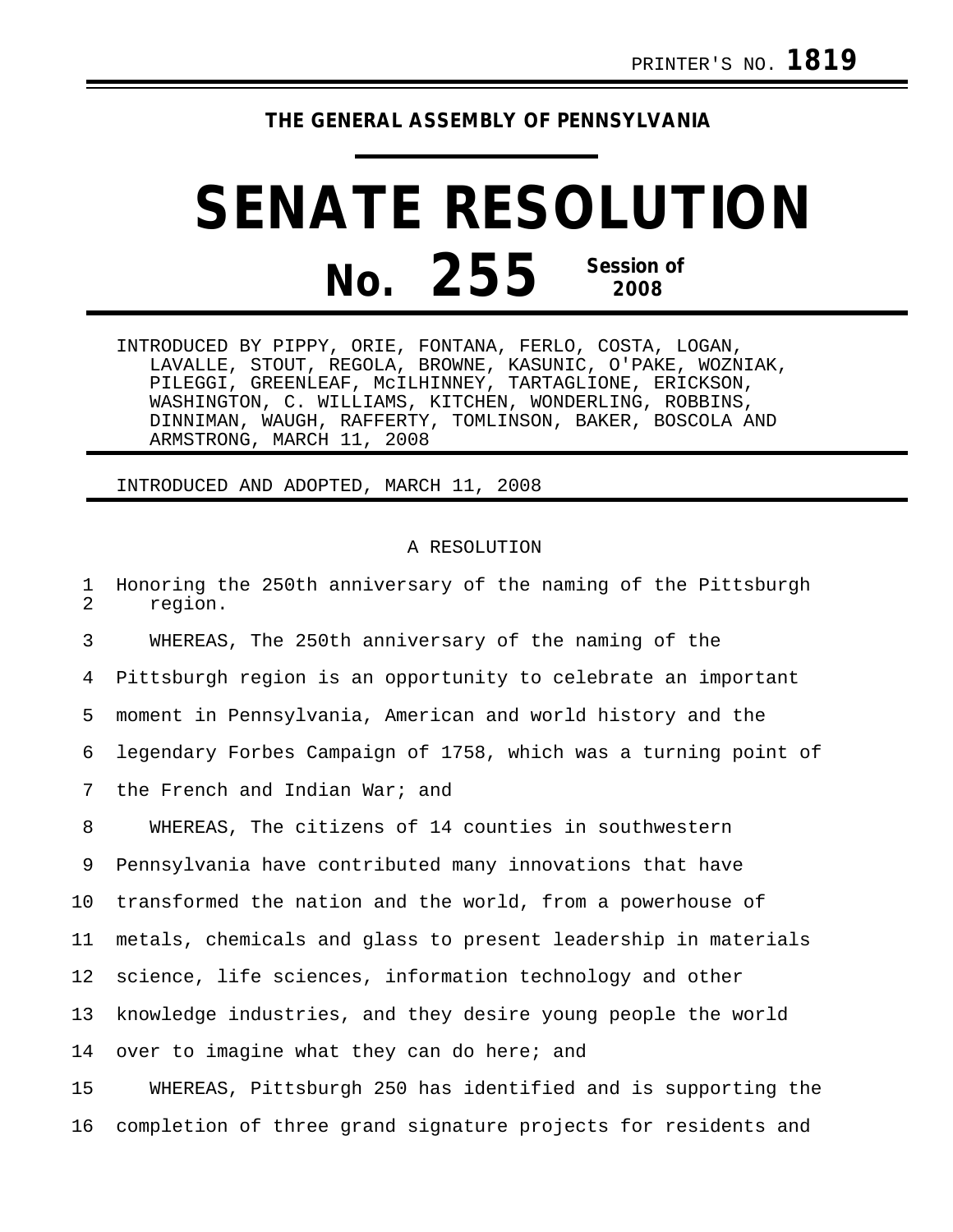1 visitors that will create lasting legacies celebrating regional 2 and national history, the great outdoors and the arts for 3 generations to come, including:

4 (1) the transformation of Point State Park, with 5 expanded riverfront access, public art, a refurbished 6 fountain and more to serve as the region's "front door";

7 (2) the publication of "Pennsylvania's Forbes Trail: 8 Gateways and Getaways Along the Legendary Route From 9 Philadelphia to Pittsburgh" celebrating the road British and 10 American troops built across this Commonwealth's Allegheny 11 Mountain Wilderness in 1758, a route of history connecting 12 the French and Indian War, Independence Hall, Valley Forge, 13 Gettysburg, the Industrial Revolution and the Flight 93 14 National Memorial, and from June 24 through 29, 2008, the 15 route of the Tour of Pennsylvania international cycling race; 16 and

17 (3) the completion of the Great Allegheny Passage, a 18 world-class, 335-mile hiking and biking trail that, combined 19 with the C&O Canal Towpath, connects George Washington's home 20 at Mount Vernon in Virginia to Pittsburgh's Point State Park, 21 that bicyclists, outdoor enthusiasts and trailside businesses 22 will celebrate with an inaugural ride that concludes October 23 4, 2008; and

24 WHEREAS, Pittsburgh 250 is a grassroots celebration involving 25 hundreds of thousands of individuals and organizations across 26 this Commonwealth through:

27 (1) Community Connections contributions in 14 counties 28 that celebrate "Pride and Progress" in history, music, the 29 arts and civic engagement;

30 (2) 250 & Fit, a program challenging residents to 20080S0255R1819 - 2 -